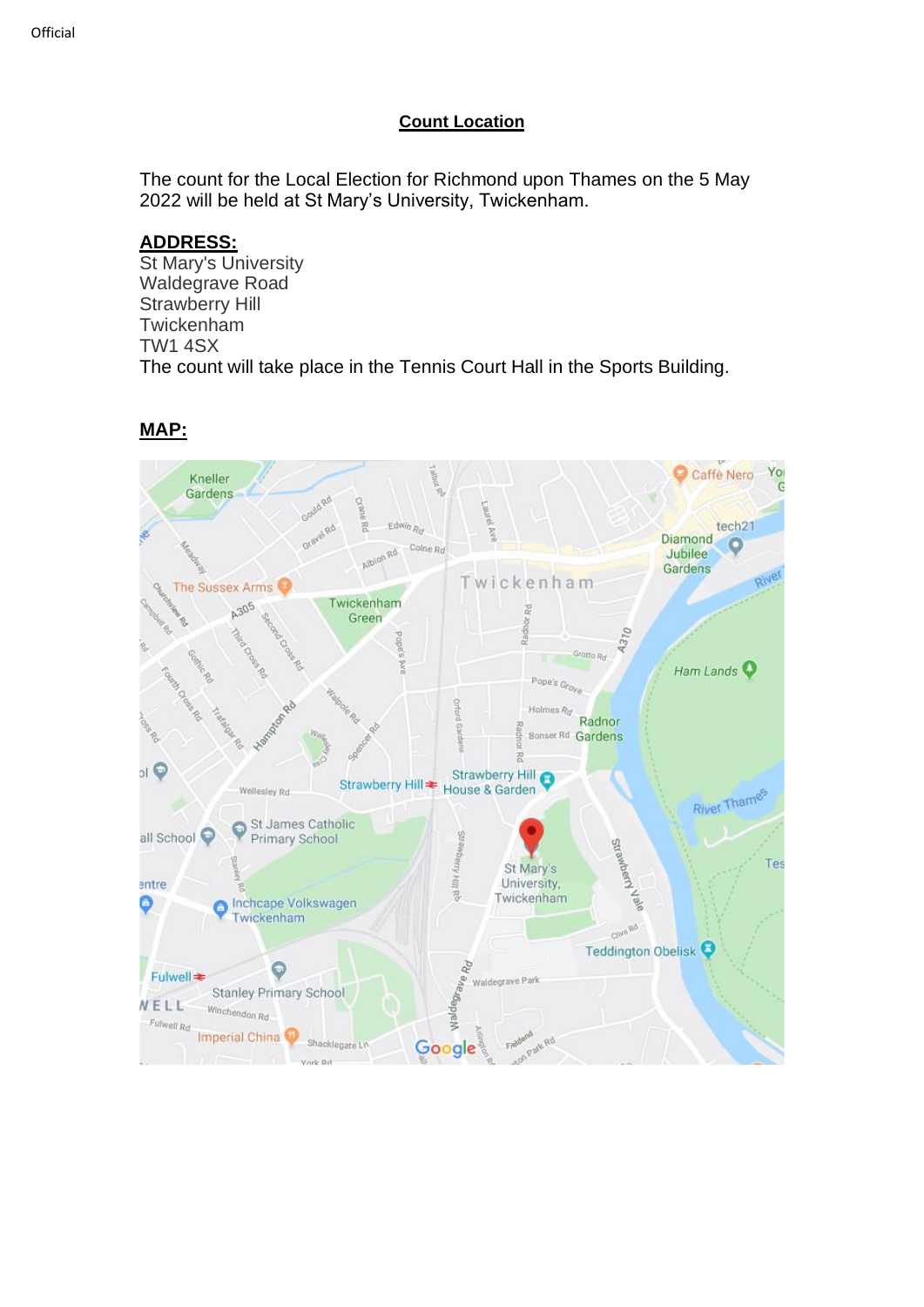# **DIRECTIONS:**

You can use the [AA route planner](http://www.theaa.com/) to plan your journey. Parking at the site will be limited, however accredited media will be provided with further information nearer to the time.

St Mary's is located on Waldegrave Road (A309), please see these [location](https://www.stmarys.ac.uk/contact/location-maps.aspx)  [maps](https://www.stmarys.ac.uk/contact/location-maps.aspx) for more details.

If you are using a sat nav, the postcode for our Strawberry Hill campus is TW1 4SX.

### *Train*

### **From Central London**

Travel direct to Strawberry Hill station from Waterloo station using the Kingston loopline operated by [South Western Railway.](https://www.southwesternrailway.com/) The journey takes about 35 minutes and there are usually four trains an hour. These are listed with the final destination of either Strawberry Hill or Teddington on the Waterloo departures board.

## **Walking from Strawberry Hill station to St Mary's**

St Mary's is a five minute walk from Strawberry Hill station. Turn left when you leave the station, then walk past Premier Wine and the Post Office on your left and take the second road on your right, which is Waldegrave Gardens. At the end of Waldegrave Gardens, turn right onto Waldegrave Road and St Mary's main reception is on your left.

#### *Underground*

Travel by the District Line to Richmond underground station, and then take a taxi from the rank outside, take the train to Strawberry Hill or take one of two buses (see below) which stop near St Mary's. See the [Transport for London](http://www.tfl.gov.uk/)  [website](http://www.tfl.gov.uk/) for Underground station and timetable information.